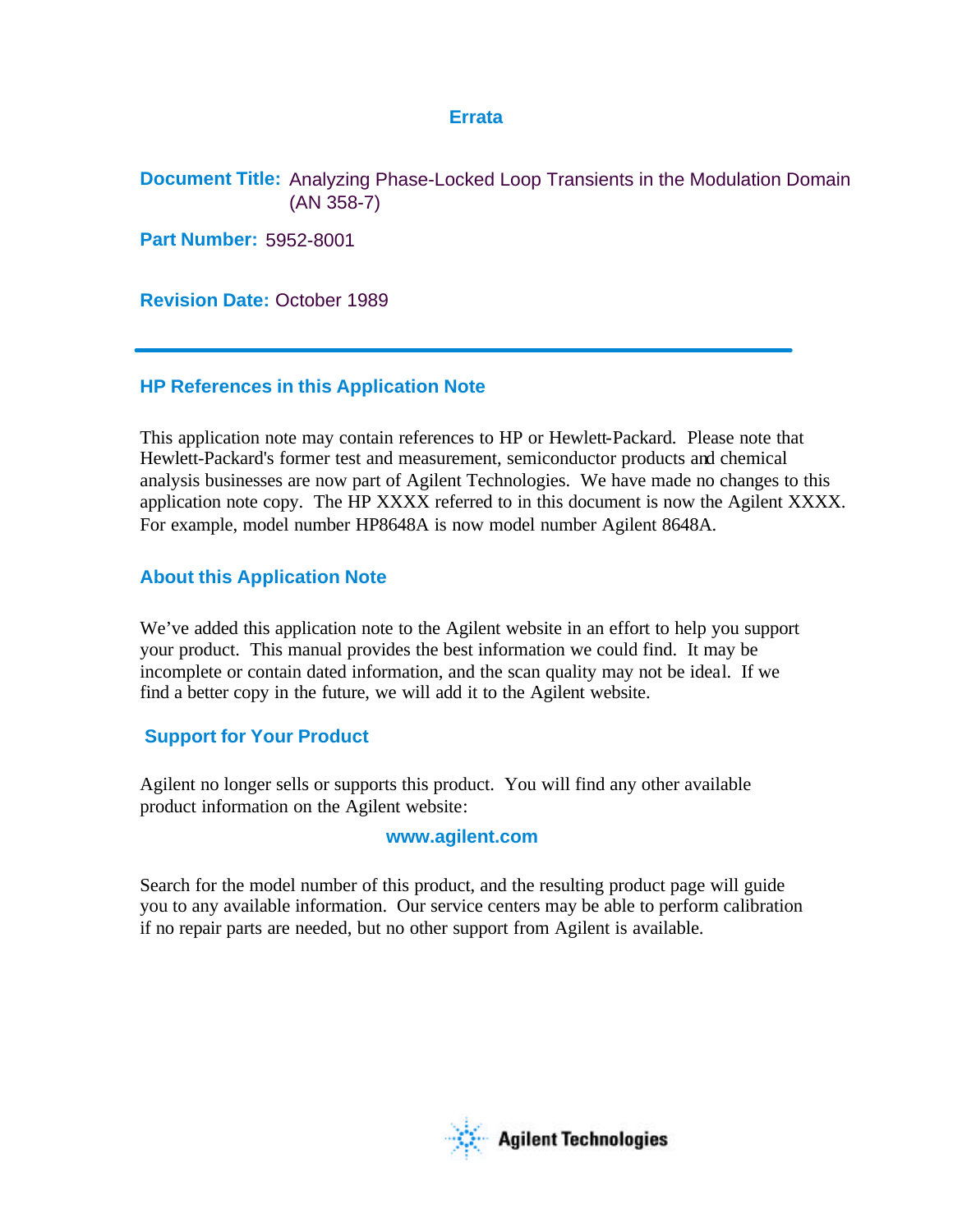

# **Application Note 358-7 Analyzing Phase-Locked Loop Transients in the Modulation Domain**

**HP 5372A Frequency and Time Interval Analyzer** 

### **Description**

Phase-Locked Loops (PLLs) are common yet essential circuits in many electronic applications. They may be used as narrowband filters to recover signals embedded in noise, or for synchronizing digital transmissions in communication applications. Other traditional uses include frequency demodulators, multipliers, dividers, and much more.

A typical loop consists of a phase detector, low-pass filter, voltage controlled oscillator and frequency divider (Figure 1).



Figure 1. Typical phase-locked loop block diagram.

### Problem

The analysis of phase-locked loops is challenging. Components can be assessed individually, but closed loop characterization is often difficult to obtain.

Both transient response and frequency response are of interest to the analog designer. Ideally, PLL transient behavior should be characterized when time domain issues such as loop settling time and dynamic response performance are critical for the application.

This application note will address methods for analyzing the transient response of a PLL with the HP 5372A Frequency and Time Interval Analyzer after stimulating the input with a step change in phase. This time domain response is useful for determining loop parameters such as rise time, ringing, overshoot, and settling time.

#### AGILENT TECHNOLOGIES **LIBRARY** SANTA CLARA SITE

- View Phase-Locked Loop  $(PLL)$  step response on a "phase oscilloscope"
- Analyze all loop settling *characteristics: settling time.* overshoot, and rise time
- Analyze ringing with built-in modulation analysis
- Make high resolution phase measurements  $(< 1$  degree on 10 MHz signals)
- Fully characterize PLL without using a coherent reference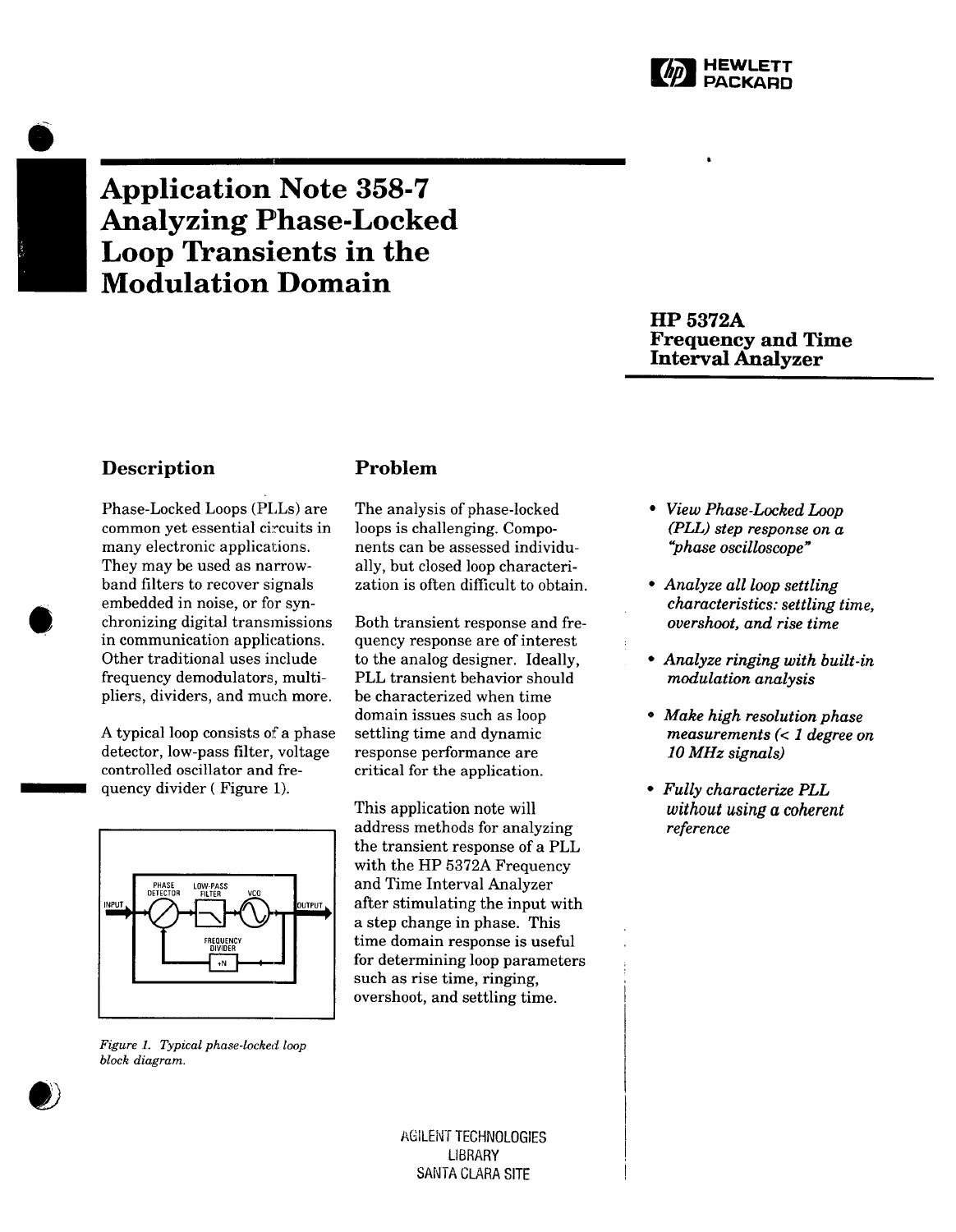



Deviation versus time plot showing phase-locked loop step response.

**HP 5372A Frequency and Time Interval Analyzer** 

## **Solution**

The HP 5372A Frequency and Time Interval Analyzer makes single-channel phase measurements and displays the phase deviation of a signal versus time. Up to 8191 phase measurements can be stored in internal memory and shown on the display. Using the HP 5372A's display features and built-in modulation analysis, it is easy to capture and analyze the transients of a phase step.

Figure 2 shows a typical plot of phase deviation versus time for a PLL that has been stepped. The vertical axis is phase, and the horizontal axis is time. From the graph it is easy to see the rise time, phase overshoot. and settling characteristics.

Also, the undamped natural frequency of the PLL is shown at the top of the display screen under "Rate". The PLL's ringing frequency is computed between the two vertical markers using the HP 5372A's modulation analysis capability.

- View Phase-Locked Loop  $\bullet$  $(PLL)$  step response on  $a$ "phase oscilloscope"
- Analyze all loop settling characteristics: settling time, overshoot, and rise time
- Analyze ringing with built-in modulation analysis
- Make high resolution phase measurements  $(< 1$  degree on 10 MHz signals)
- Fully characterize PLL without using a coherent reference

 $\mathbf{1}$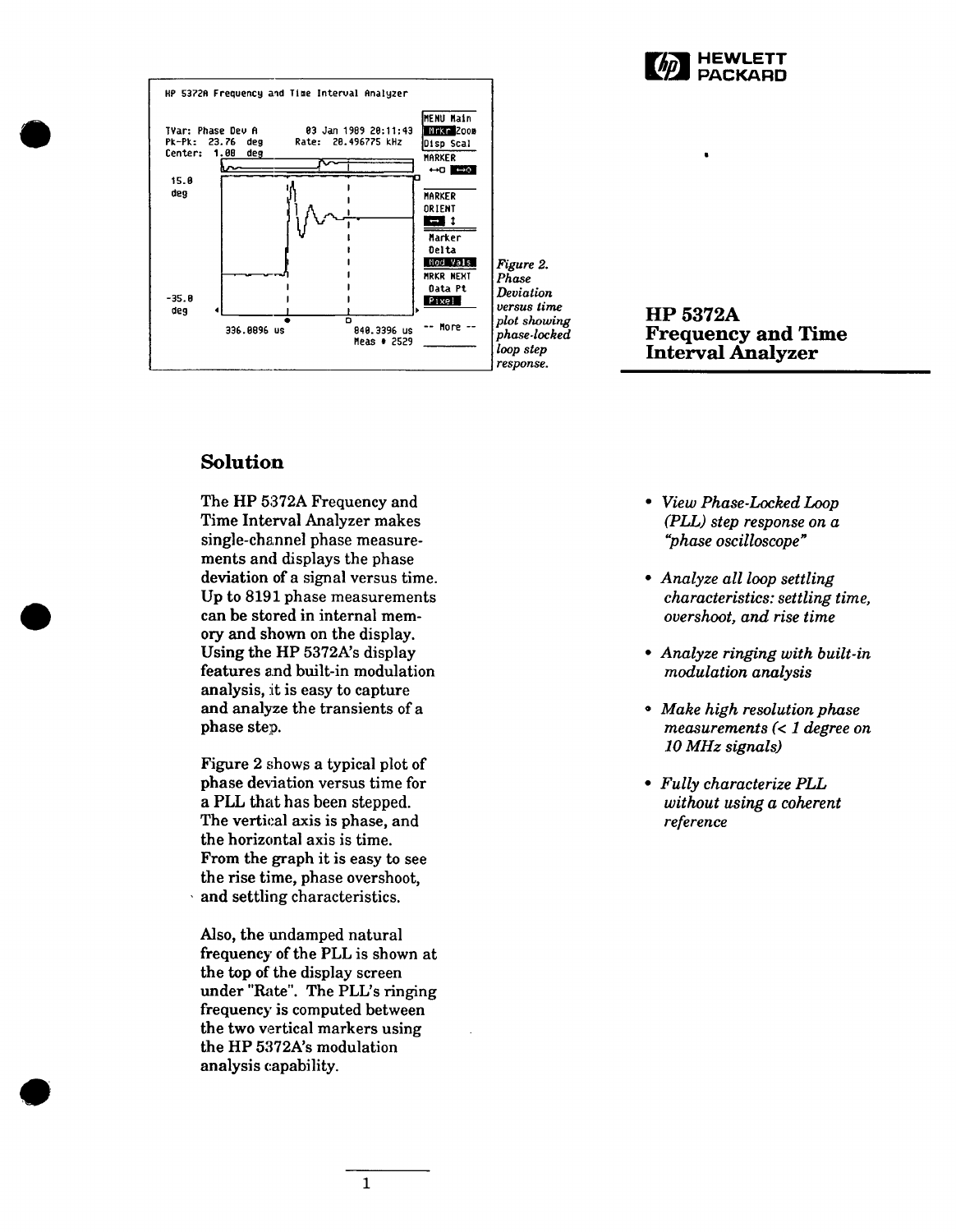# **Measurement Considerations**

An equipment setup for measuring PLL transient response is shown in Figure 3. An HP 8663A Synthesized Signal Generator with Option 002 Phase Modulation is phase modulated with a 1 kHz square wave from an HP 3325B Synthesizer/Function Generator to provide about a 20 degree phase step change to the input of the PLL.



Figure 3. Equipment block diagram to measure PLL phase step response.

In this example, the device under test (DUT) is a PLL used to lock an oscillator to an external reference. This PLL has a loop bandwidth of approximately 35 kHz and an output frequency of 10 MHz.

Before setting up the HP 5372A, you must know the approximate settling time of the PLL under test. Knowing the total time you want to view settling of the PLL will determine the frequency with which to phase modulate the carrier with a square wave (stepped stimulus). This frequency is then used to determine the total measurement time. By knowing the total measurement time, the necessary sampling rate and number of measurements can be determined.

#### 1. Modulation Period

The period of the modulation should be twice the total time you want to view settling characteristics on the PLL.

#### **Modulation Period =**  $2 \times$  **PLL Settling Time**

#### 2. Total Measurement Time

The total measurement time should be equal to one period of the square wave modulation.

#### **Total Measurement Time = Modulation Period**

# **PLL Settling Time**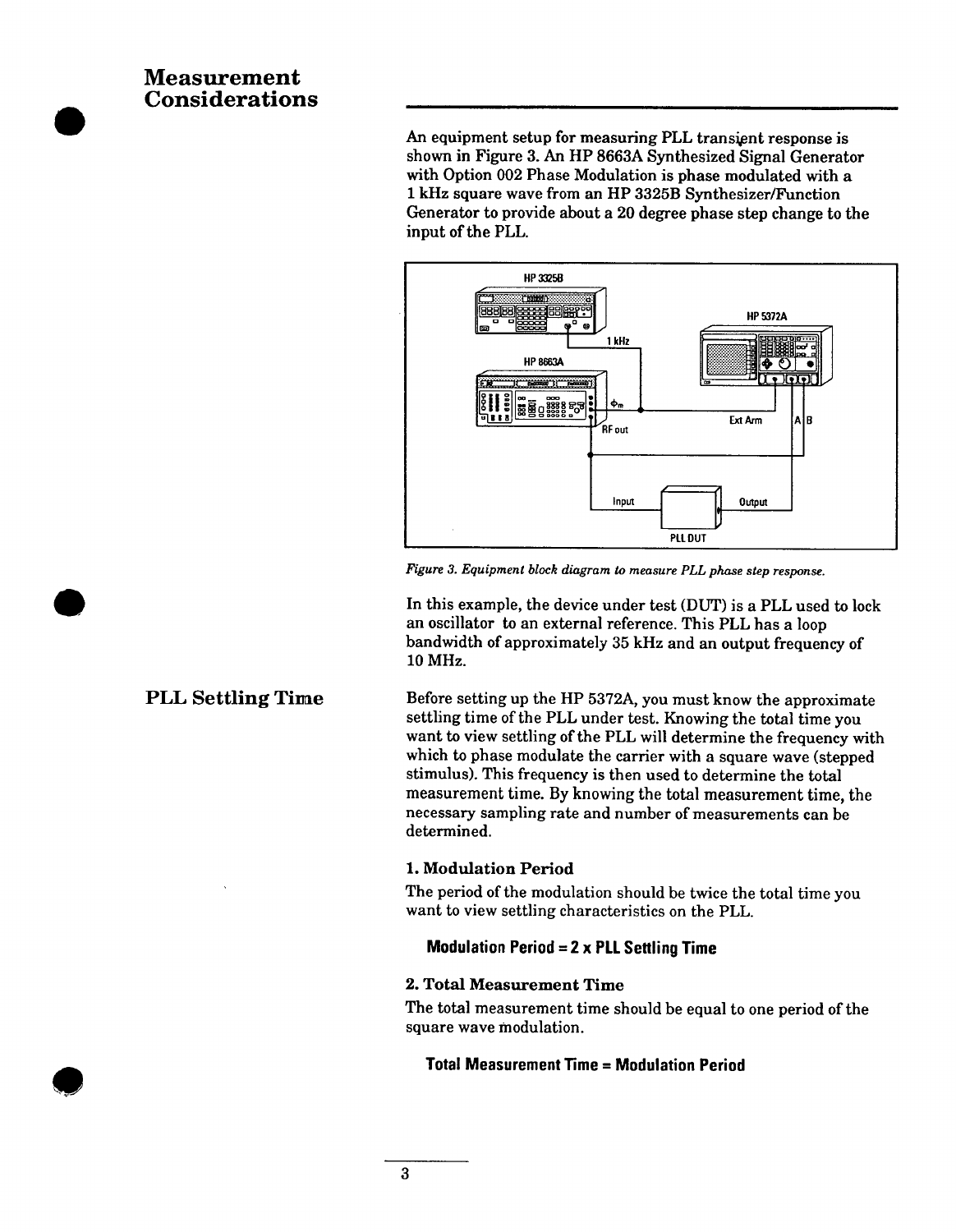|                          | For example, if the total time you want to view the settling<br>characteristics is $500 \,\mu s$ , the frequency of the square wave<br>modulation should be 1 kHz. The total measurement time will be<br>1 ms. This way you will display measurements 500 us before the<br>step, and 500 µs after. The stepped edge of interest will appear in<br>the center of the HP 5372A display screen. |
|--------------------------|----------------------------------------------------------------------------------------------------------------------------------------------------------------------------------------------------------------------------------------------------------------------------------------------------------------------------------------------------------------------------------------------|
|                          | 3. Sampling Rate and Number of Measurements                                                                                                                                                                                                                                                                                                                                                  |
|                          | To set up the HP 5372A you need to select a sampling rate and the<br>number of measurements. The total measurement time is a product<br>of the sampling interval and the number of measurements.                                                                                                                                                                                             |
|                          | Total Measurement Time* = Sampling Interval x Number of<br><b>Measurements</b>                                                                                                                                                                                                                                                                                                               |
|                          | The HP 5372A is capable of storing 8191 phase measurements, and<br>sampling those measurements at intervals from 100 ns to 8 seconds<br>in 100 ns increments.                                                                                                                                                                                                                                |
|                          | To get the best time (or horizontal) resolution, you will want to<br>sample as fast as possible. If,                                                                                                                                                                                                                                                                                         |
|                          | Total Measurement Time < 8K,<br>$100$ ns                                                                                                                                                                                                                                                                                                                                                     |
|                          | then sample at 100 ns. If not, increment the sampling interval by<br>100 ns until this condition is met.                                                                                                                                                                                                                                                                                     |
| <b>Phase Resolution</b>  | The single-shot phase resolution can be determined by knowing the<br>frequency at the output of the PLL. In general,                                                                                                                                                                                                                                                                         |
|                          | Phase Resolution (LSD)= 200 ps x Output Frequency x 360 $^{\circ}$                                                                                                                                                                                                                                                                                                                           |
|                          | Since the resolution is proportional to the PLL output frequency,<br>greater resolution can be obtained by downconverting the PLL<br>output signal with additional external hardware. During the<br>downconversion, phase integrity is maintained, and resolution is<br>improved.                                                                                                            |
| <b>Signal Thresholds</b> | A voltage threshold and slope must be given to the HP 5372A to<br>define the point at which the input signal is detected. The<br>HP 5372A trigger levels should be set approximately to the 50%<br>point of the PLL peak-to-peak output voltage.                                                                                                                                             |
|                          | This can be done either automatically or manually with the<br>HP 5372A. For signals between 1 kHz and 200 MHz, the HP 5372A<br>can automatically determine the trigger threshold as a percentage<br>of the peak-to-peak signal amplitude. Conversely, if you wish to<br>specify the trigger event as a voltage level, it can be done manually.                                               |
|                          |                                                                                                                                                                                                                                                                                                                                                                                              |

۹

This holds true except when the period of the carrier is greater than the sampling interval. In this case, the total measurement time equals the period of the carrier times the number of measurements.  $\ddot{}$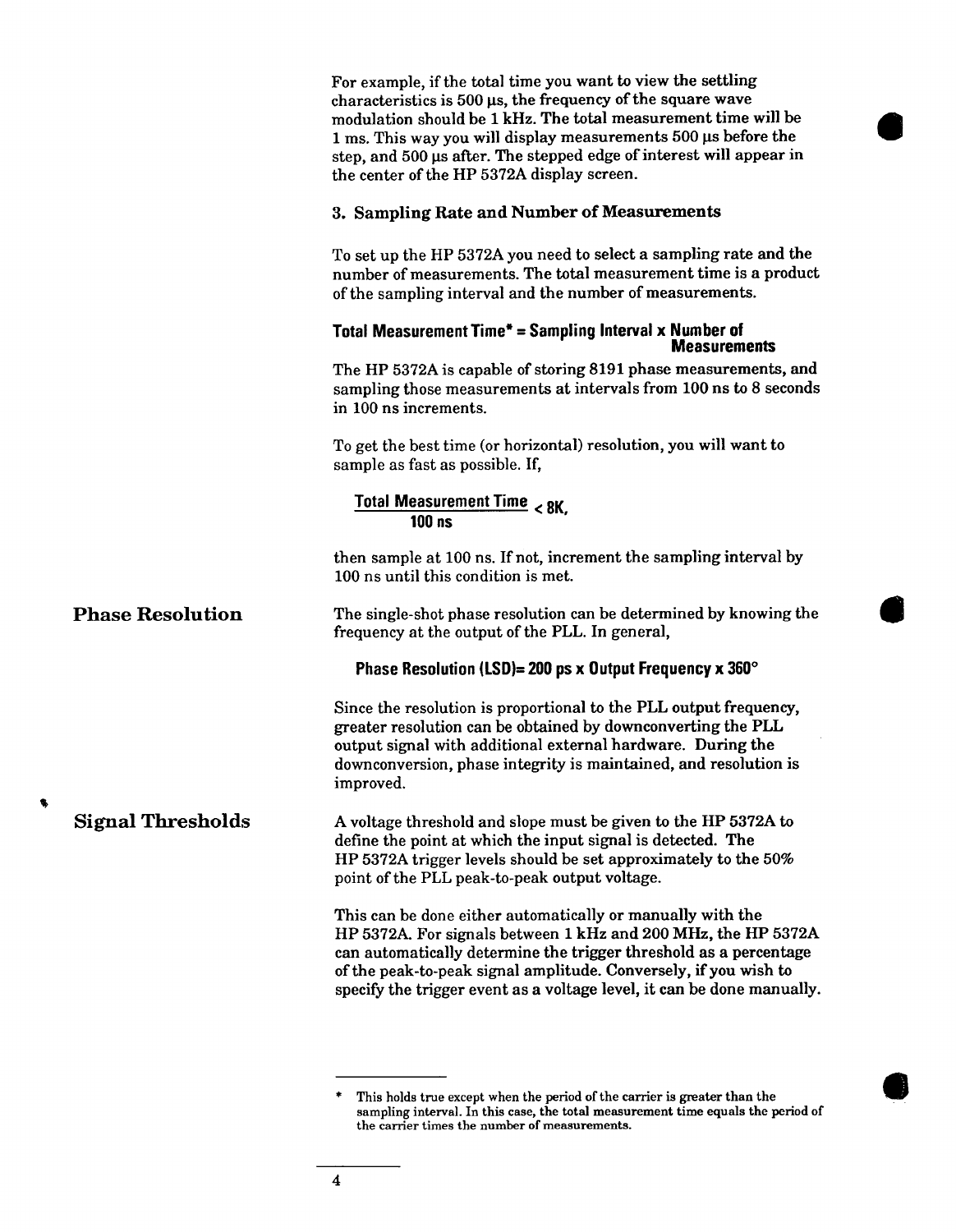# **Measurement Setup**

#### 1. Preset

Start by pressing the green Preset key. Preset brings up the FUNCTION menu (Figure 4). Then press the Single/Repet key to put the HP 5372A into single measurement mode. The LED next to the key should be on.

| Waiting for input signal<br>Time Int A:                                               | Time<br>Interval                             |
|---------------------------------------------------------------------------------------|----------------------------------------------|
| FUNCTION .<br>Time Interval<br>Measurement Channel<br>Acquire l<br>l∎block of∣<br>188 | Continuous<br>Ĥ<br>Time Intul<br><b>MPAS</b> |
| Pre-trigger Off<br>Total Meas = 100                                                   | $+/-$ Time                                   |
| <b>Butomatic</b><br>Arming Mode<br><b>Block Holdoff:</b>                              | Interval                                     |
| Arm a block of measurements automatically                                             | Frequency                                    |
| Arm sampling on meas channel automatically                                            | Period                                       |
|                                                                                       |                                              |

Figure 4. HP 5372A display screen after pushing the Preset key.

### 2. Select the Measurement Function

Time Interval will be highlighted on the CRT. Press the --More-softkey until Phase Deviation is an option. Select Phase Deviation on Channel A to measure the PLL output response (Figure 5). (To check that the input signal is as expected, you may want to measure it as well. To measure the input, attach it to Channel B, select Channel B, and use this same setup procedure.)

| HP 5372A Frequency and Time Interval Analyzer                                                                                  |               |     |                   |
|--------------------------------------------------------------------------------------------------------------------------------|---------------|-----|-------------------|
| Phase Deu A:                                                                                                                   | ø             | deg | Duty Cycle        |
| <b>FUNCTION</b>                                                                                                                |               |     |                   |
| Phase Deviation Measurement Channel<br>Acquire <b>Contract Contract Contract Contract</b><br>i block of I<br>Pre-trigger [Off] | A<br>100 meas |     | Phase             |
| Total Meas = 100                                                                                                               |               |     | Phase             |
| Automatic<br>Arming Mode -<br><b>Block Holdoff:</b>                                                                            |               |     | <b>Beviation</b>  |
| Arm a block of measurements automatically                                                                                      |               |     | Time<br>Deviation |
|                                                                                                                                |               |     | Peak              |
| Arm sampling on meas channel automatically                                                                                     |               |     | Amplitude         |
|                                                                                                                                |               |     | More              |
|                                                                                                                                |               |     |                   |

# **Function Menu**



Figure 5. Select a Phase Deviation measurement on the FUNCTION menu.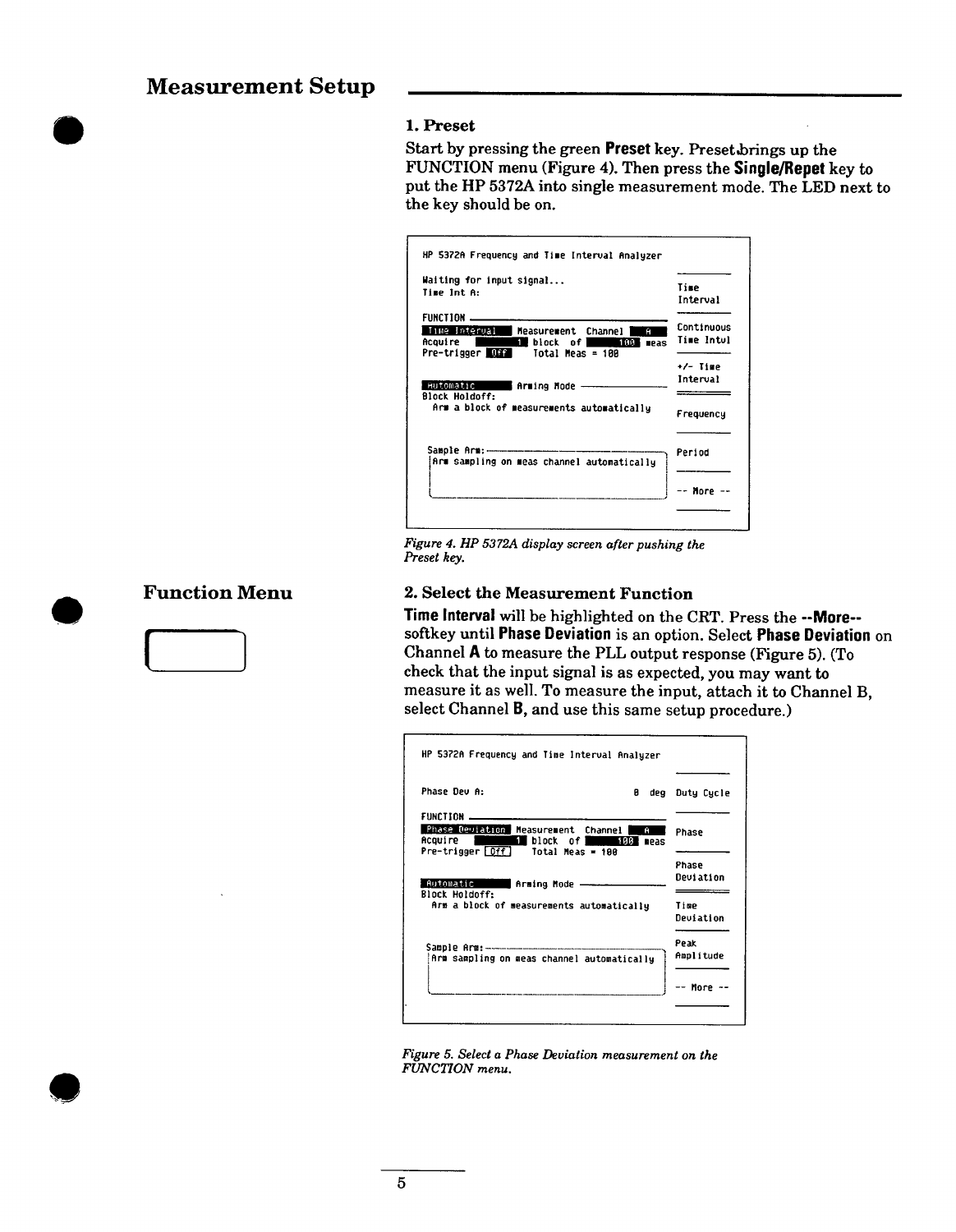#### 3. Select the Number of Measurements and the Arming Mode.

Move to the Arming Mode field on the menu using the arrow keys.

Press the topmost softkey until Hld/Samp (Holdoff/Sampling) is highlighted. Then select Edge/Interval arming mode. A "Holdoff" is used to holdoff the start of a block of measurements. In this case, the holdoff is a signal edge. "Sampling" is used to pace the measurements within the block. In this case, the sampling will be paced by an interval, analogous to a gate time. Set the Block Holdoff condition to "After Pos edge of Ext Arm. Arm a block of measurements" (Figure 6). This means the HP 5372A will holdoff the start of the measurement until after the positive edge of the square wave from the HP 3325B Function Generator.

| <b>Phase Dev A:</b>                                                                | Pos<br>400 mdeg                           |
|------------------------------------------------------------------------------------|-------------------------------------------|
| FUNCTION<br>Phase Deviation Measurement Channel                                    | A                                         |
| <b>Example 1</b> block<br>Acquire I<br>Pre-trigger [Off]                           | Neg<br>of 180<br>meas<br>Total Meas = 100 |
| Edge/Interval Rrming Mode -                                                        |                                           |
| <b>Block Holdoff:</b><br>After Postedge of Ext Arm,<br>Arm a block of measurements |                                           |
|                                                                                    |                                           |
| Sample Arm:--<br>Following the block arming condition,                             |                                           |
| Arm sampling on meas channel after                                                 | 200 ns intervals                          |

Figure 6. Selecting EDGE/INTVL arming mode on the FUNCTION menu.

Since the modulation rate is 1 kHz, acquire 1 ms of phase measurements. Recalling the procedure outlined on page 3, select the sampling interval and number of measurements.

#### Number of Measurements = Total Measurement Time/Sampling Interval

Sampling at the fastest rate,

#### 1 ms/100  $ns = 10.000$  measurements.

Since the HP 5372A can only acquire 8K measurements, select 200 ns as the sampling interval by highlighting the interval field and entering 200 from the keypad, then pressing the ns softkey.

Using a 200 ns sampling interval, with a total measurement time of 1 ms, the measurement size required is 5000.

Move the cursor up to the measurement size field on the FUNCTION menu. Enter 1 block of 5000 measurements. (For numeric entries, you must press Enter for the HP 5372A to complete the entry.) (See Figure 7.)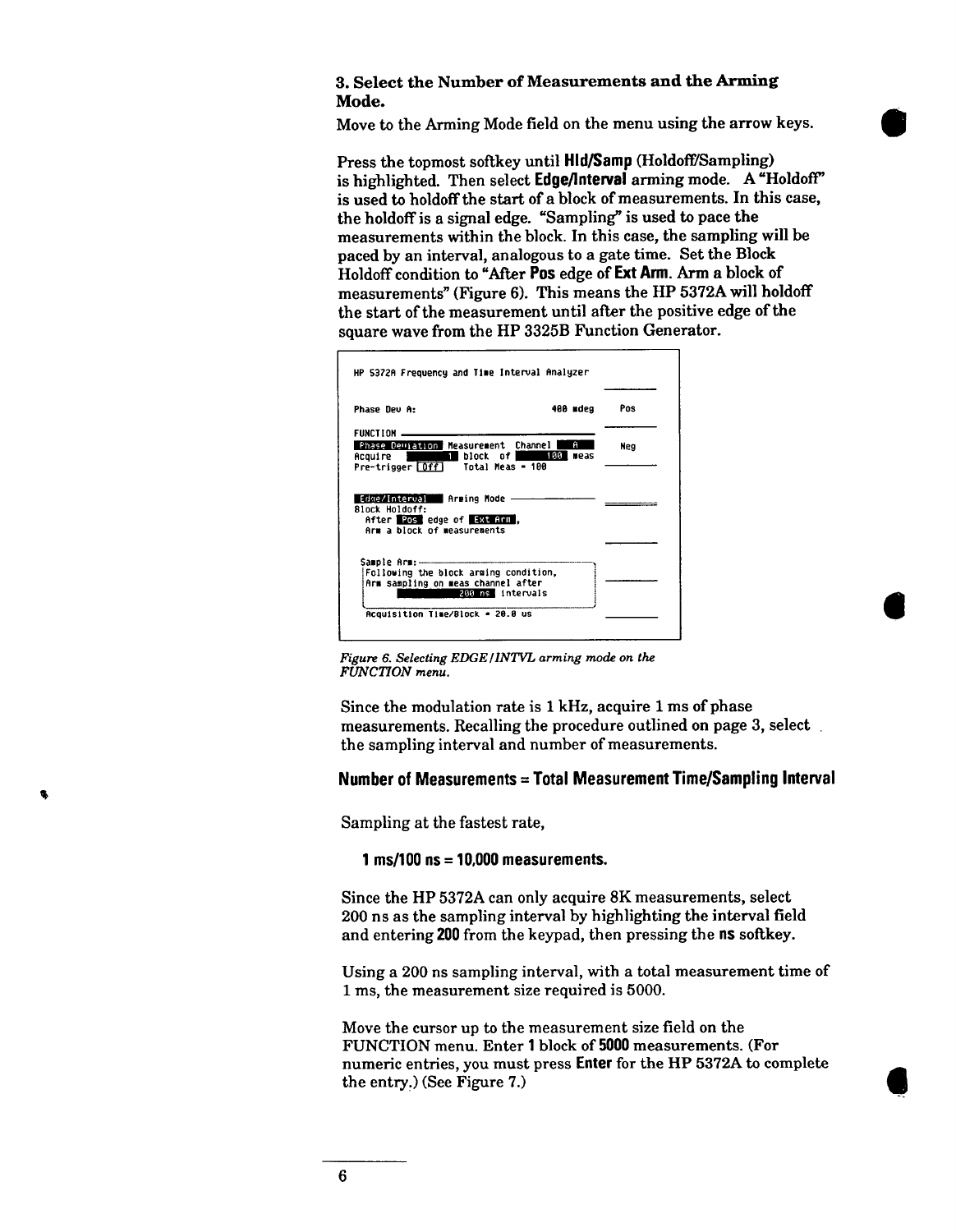|                                                                                                                     | HP 5372A Frequency and Time Interval Analyzer |           |  |
|---------------------------------------------------------------------------------------------------------------------|-----------------------------------------------|-----------|--|
| <b>Phase Dev A:</b>                                                                                                 | 8                                             | deg       |  |
| FUNCTION                                                                                                            |                                               |           |  |
| Phase Deviation Measurement Channel<br>Acquire –<br>Pre−trigger <del>[Off]</del>                                    | block of 5000<br>Total Meas - 5,000           | A<br>neas |  |
| Edde/Internal Arming Hode -<br>Block Holdoff:<br>After <b>1008</b> edge of Ext Arm ,<br>Arm a block of measurements |                                               |           |  |
|                                                                                                                     |                                               |           |  |
| Following the block arming condition,<br>Arm sampling on meas channel after                                         | 200 ns intervals                              |           |  |
|                                                                                                                     | Acquisition Time/Block = 1.8000 ms            |           |  |

Figure 7. FUNCTION menu configured for measuring Phase Deviation.

### 4. Specify the Input Conditions

To set the HP 5372A input trigger levels, press the **input** hardkey (Figure 8). Select Separate input channels to keep the input channels independent. Channels A, B and the External Arm inputs are used for this measurement. If installed, the optional Channel C can be ignored.

| HP 5372A Frequency and Time Interval Analyzer                                                                                             |                           |          |
|-------------------------------------------------------------------------------------------------------------------------------------------|---------------------------|----------|
| Phase Dev A:                                                                                                                              | n<br>deg                  | Separate |
| INPUT<br>Separate Input Channels<br>Trigger Event:                                                                                        |                           | Common   |
| Level<br>Mode<br>Slope<br>$50 \, %$<br>Chan A: Pos Bol Auto<br>ь                                                                          | 58 WV                     |          |
| 50 %<br>Chan B: Pos Bql Auto<br>ıз<br>вv<br>Chan C: POS<br><b>HANUAL</b><br><b>Fxt Arm Leupl</b><br>ΘV                                    | АV                        |          |
| Channel A<br>Channel B                                                                                                                    | Channel C                 |          |
| <b>HP 54002A</b><br>HP 54002A<br>Input Pod<br>58 Q<br>58 Q<br>Ispedance<br>GND<br><b>Bias Level</b><br>GND<br>1:1<br>Attenuation  <br>1:1 | ء 50<br>gnd<br>$9 \times$ |          |
| Min<br>Nin<br><b>Husteresis</b><br>2 V peak<br>Max Input<br>2 V peak                                                                      | $+20$ dBm                 |          |

Figure 8. INPUT menu configuration after pressing Preset.

Move down to the next field and enter respectively Pos, Manual, and 0 V for both Channel A and B.

Pos slope defines an event on the channel to be a rising edge. Manual mode instructs the HP 5372A to use the trigger level set by the Level entry, in this case, 0 volts. At 10 MHz, either Manual or Sgl Auto (Single Auto) mode will work.

The External Arm signal from the HP 3325B is 1 volt p-p. The preset value of 0 volts is adequate for the External Arm trigger level.

# **Input Menu**

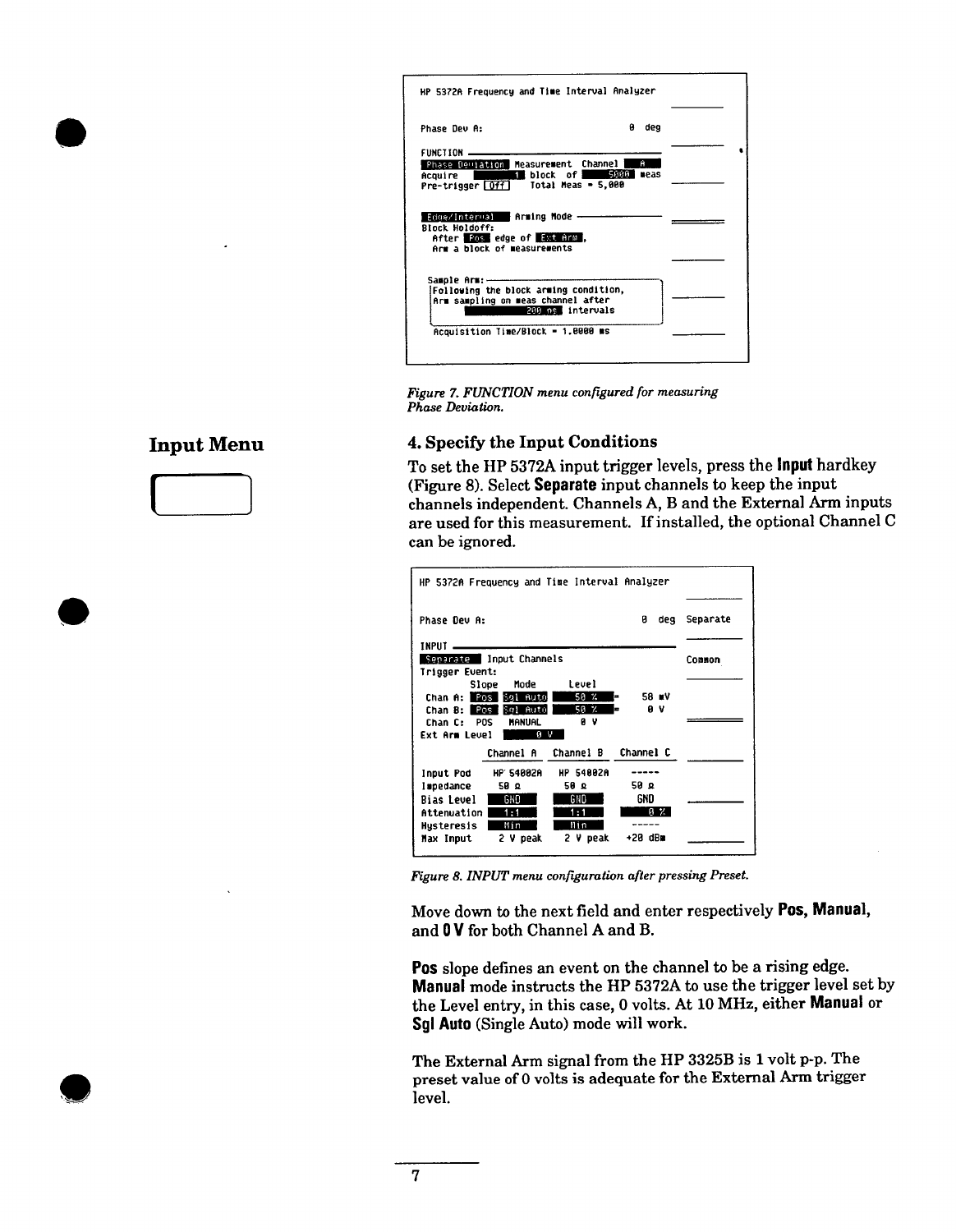Below the trigger fields are setups for the input pods. They should read GND for Bias, 1:1 for attenuation, and Min for input hysteresis (Figure 9).

|                |                                  | HP 5372A Frequency and Time Interval Analyzer |            |                |
|----------------|----------------------------------|-----------------------------------------------|------------|----------------|
| Phase Dev A:   |                                  |                                               | n<br>deg   | Manual<br>Trig |
| <b>INPUT</b>   |                                  |                                               |            | Single         |
| Trigger Event: | Separate Input Channels          |                                               |            | Auto Trig      |
|                | Mode<br>Slope                    | <b>Level</b>                                  |            | Repetitive     |
| Chan A: Pas I  | Manual<br>Chan B:   Pos   Manual | υV<br><b>BV</b>                               |            | Auto Trig      |
| Chan C: POS    | MANUAL                           | ΘV                                            |            |                |
| Ext Arm Level  |                                  | яv                                            |            |                |
|                | Channel A                        | Channel B Channel C                           |            |                |
| Input Pod      | <b>HP 54002A</b>                 | <b>HP 54882A</b>                              |            |                |
| Impedance      | 50 Q                             | 58 Q                                          | 59 Q       |                |
| Bias Level     | GND                              | <b>GND</b>                                    | 6ND        |                |
| Attenuation    | 1:1                              | 1:1                                           | $8 \times$ |                |
| Hysteresis     | Min                              | Min                                           | $+20$ dBm  |                |
| Max Input      | 2 V peak                         | 2 V peak                                      |            |                |

Figure 9. INPUT menu configured for manually setting trigger levels.

# **Math Menu**



5. Determining the Carrier Frequency

Press the Math hardkey (Figure 10).



Figure 10. MATH menu configuration after pressing Preset.

Move to the Carrier Frequency column so that Automatic is highlighted. Press the softkey Compute Carrier Manual to manually enter a carrier value. Move the highlight below manual and enter 10 M using the arrow keys and softkey (Figure 11).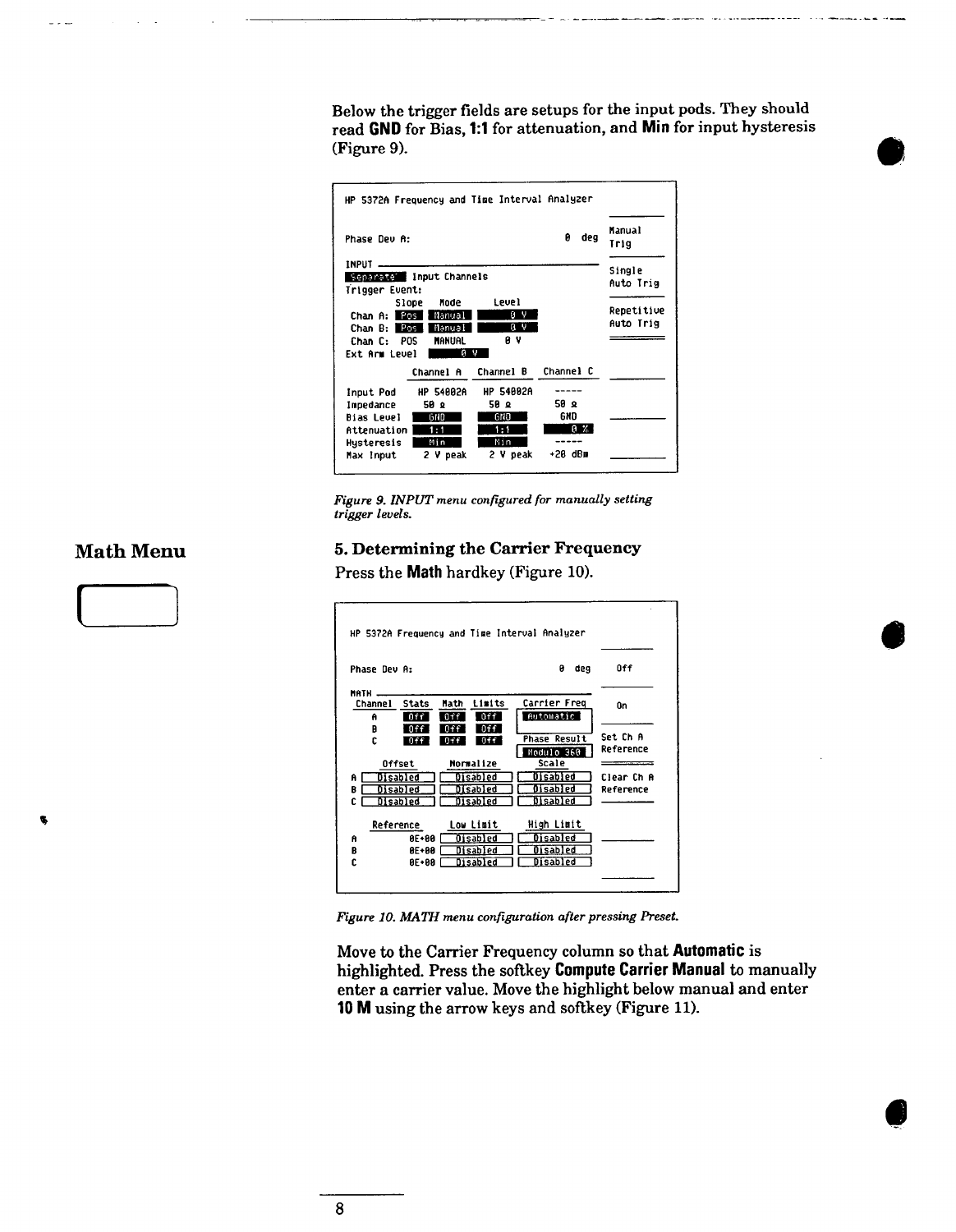

Figure 11. MATH Menu configured for manually setting carrier frequency.

The analyzer calculates the phase deviation from an ideal carrier. The MATH menu allows you to select whether the carrier frequency is automatically computed from the data, or manually entered.

When the carrier frequency is well known, it is best to choose "manual". A description of how the carrier is computed automatically in the HP 5372A can be found in the Appendix.

Phase Deviation results are either plotted in a cumulative fashion (they can exceed 360°) or are scaled by Modulo 360°. The choice is made in the MATH menu. For this example, leave the selection Modulo 360. (Either will work in this case since the phase change will not exceed 360°.)

#### **6. Saving the Measurement Setup**

This completes the measurement setup. To save this setup to the HP 5372A non-volatile storage memory, press Save and then 1. If the HP 5372A CRT displays a message indicating that the register is write protected, press the **Inst State** key and either select a setup that is not write protected or turn off the write protection on register 1. Press Save and then 1 to save the setup. To recall this exact measurement setup, press Recall and then press 1 on the keypad.

### **Instrument State**

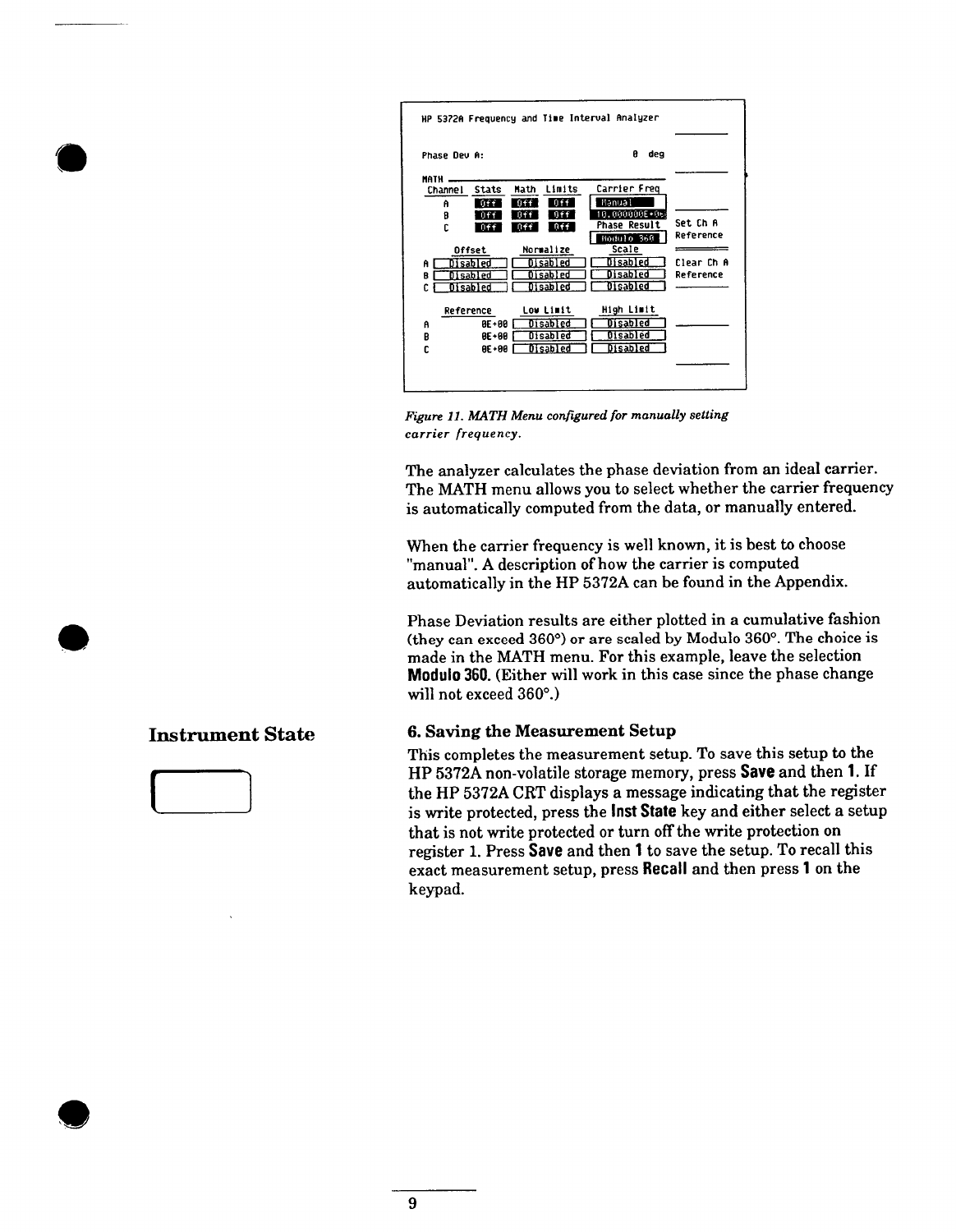# **Measurement Results**

### **Graphic Results**



Press Restart to acquire a new block of measurements.

Press the Graphic results hardkey.

If you pressed preset before setting up the HP 5372A, you will see a histogram display. A histogram of the results is not particularly useful for this measurement. With MENU set to Main, select a time variation graph by pressing the second softkey from the top until Time Var is highlighted. You are now viewing a plot of the PLL phase deviation versus time (Figure 12).



Figure 12. Time variation graph shows phase deviation versus time.

Notice the panorama graph at the top. This displays all of the data collected, and is useful when zooming in on a portion of the waveform. By observing the highlighted bar under the panorama graph, you can determine the position of the results on the display within the entire block of data.

Press the top-most softkey MENU five times to skim the menu options.

#### 1. Using the HP 5372A Markers

The HP 5372A has two vertical and two horizontal markers. The vertical markers move along the time axis, the horizontal markers move along the phase axis. Only one marker can be moved at a time, but all four are visible on the display.

First you will use the vertical ( $\leftrightarrow$ ) markers to measure the magnitude of the phase step. Highlight Mrkr by pressing the top softkey. The lower five softkeys now display the marker options, and by pressing the --More-- softkey additional options are displayed. Rotate the knob to move the  $\leftrightarrow \Box$  marker. As you scroll, notice that in the upper left corner, you can see the  $(x, y)$  values that correspond to the marker location.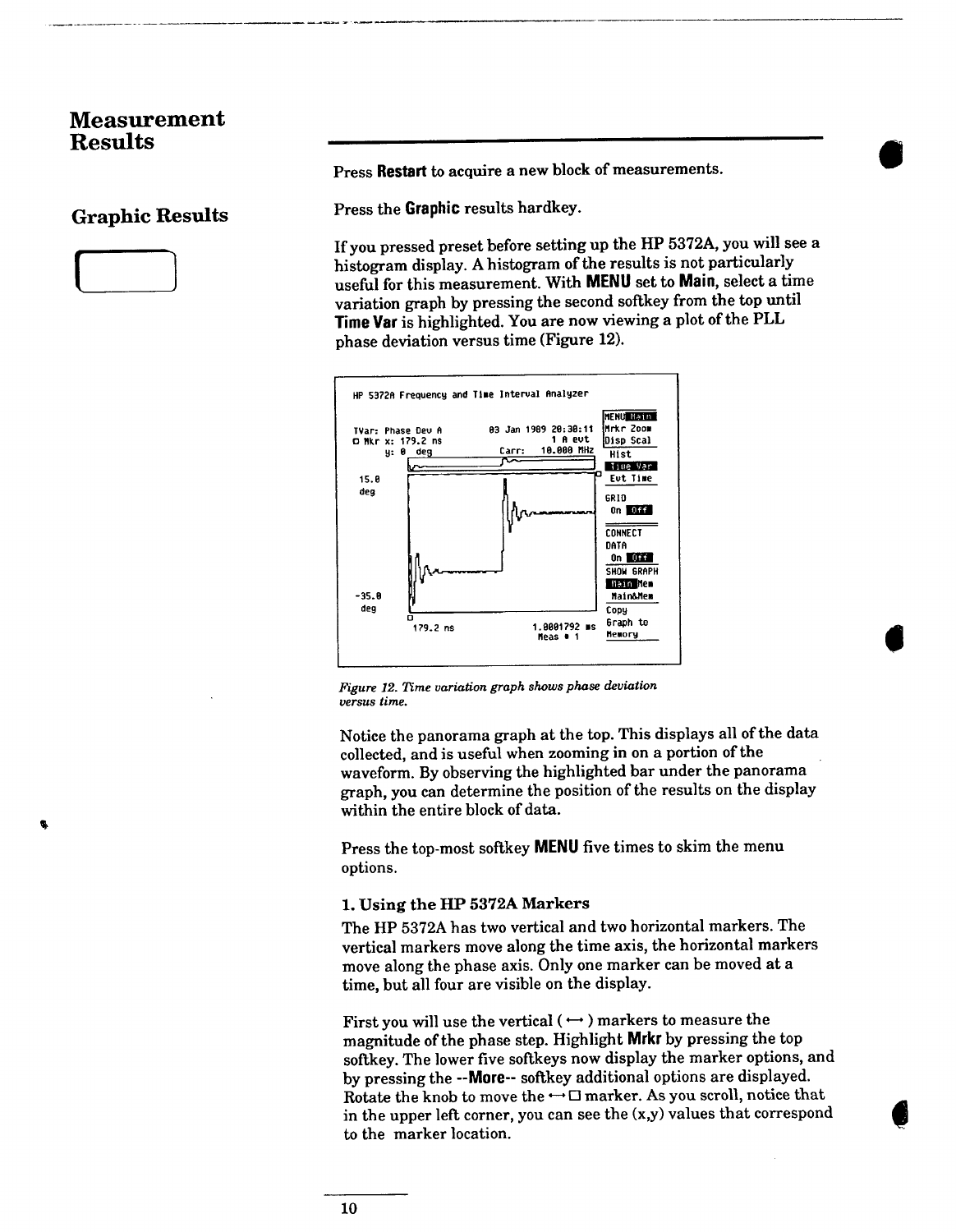Position the  $\rightarrow \square$  marker on the settled portion of the graph.

Activate the  $\rightarrow \bullet$  marker by pressing the softkey second from the top. The knob controls the movement of the active (highlighted) marker.

Position the  $\rightarrow \bullet$  marker on the lower part of the step.

#### 2. Using Delta Marker Measurements

Locate the marker submenu that says Delta, then press it so that Delta is highlighted. Notice that the differences between the two markers are displayed in the upper left of the screen. The phase difference in this example is 20.9 degrees (Figure 13).



Figure 13. Using markers and delta feature to obtain the phase difference between two points.

Position the  $\rightarrow \bullet$  marker on the peak by pressing Move  $\rightarrow \bullet$ Marker to Maximum. You may have to press -- More-- to find the softkey.

Notice the delta function now displays a phase overshoot of 13 degrees in the upper left on the screen. (See Figure 14.)



Figure 14. Using delta feature to measure phase overshoot.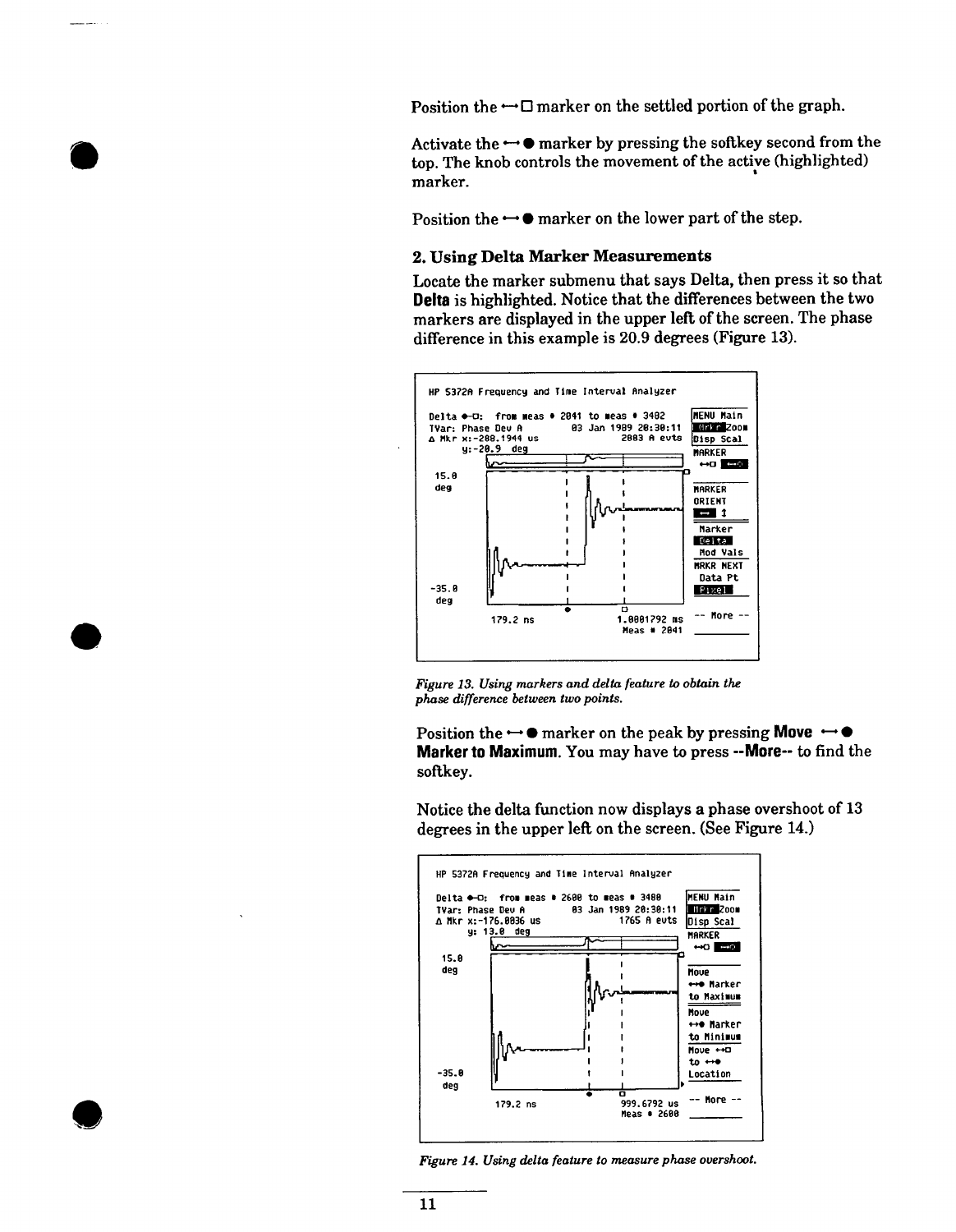#### 3. Zooming in on the Display

By zooming you can see the phase overshoot and ringing of the PLL more closely.

Find the Move  $\leftrightarrow \Box$  to  $\leftrightarrow \bullet$  Location and press it. This positions the  $\rightarrow$  markers on top of each other. Press the top softkey to highlight Zoom. Press Zoom In Around  $\leftrightarrow$  • Marker.

Notice the highlighted bar under the panorama display indicating the portion of the waveform that you've zoomed in on.

Select MARKER ORIENT 1 to activate the horizontal marker options. Position both horizontal (1) markers on the flat part of the step (Figure 15).



Figure 15. Position both horizontal markers on the stepped portion of the waveform.

Zoom in around the I marker several times. This expands the display vertically (Figure 16).



Figure 16. Use horizontal zooming to expand the time variation display vertically.

G.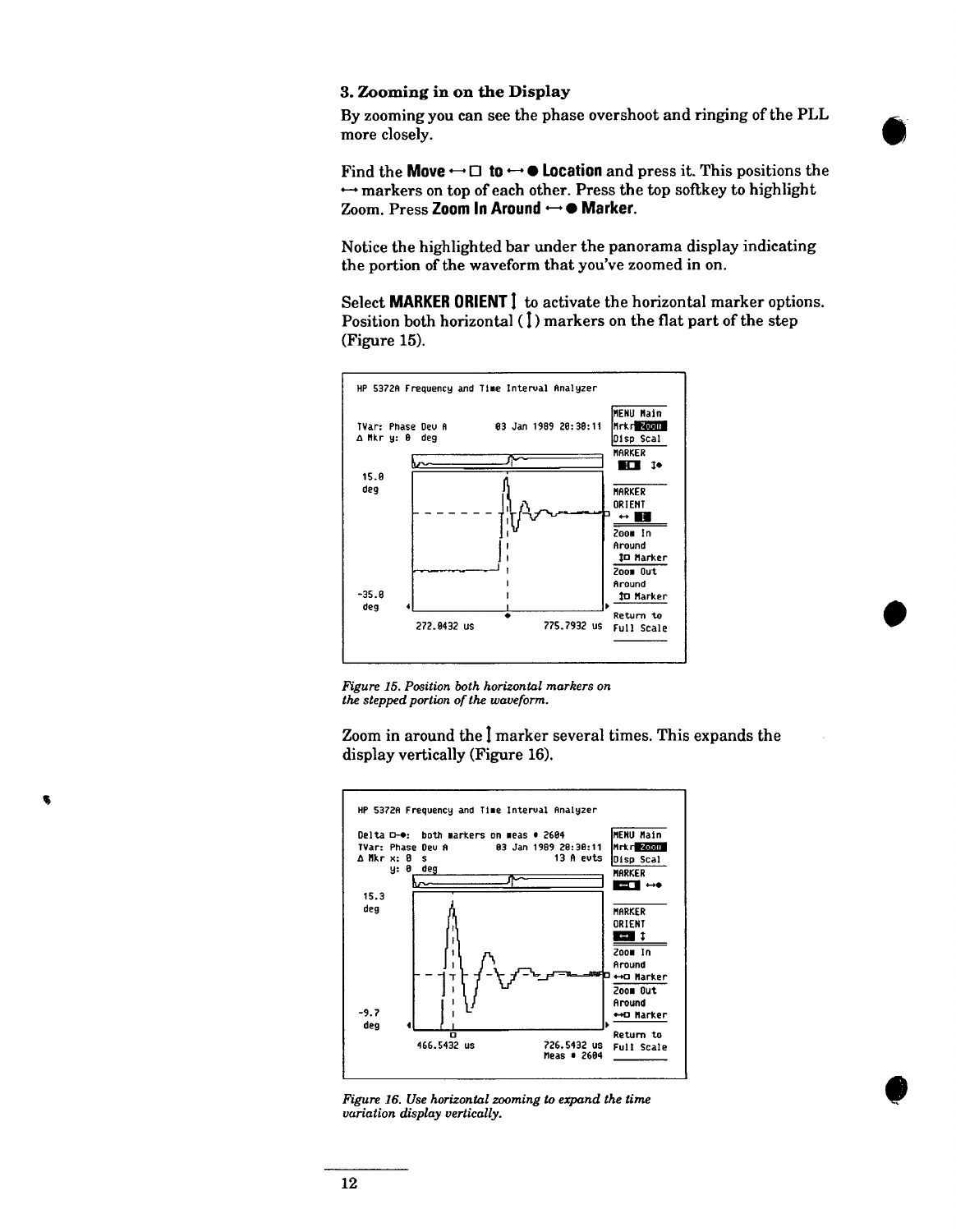To bring the original graph back, you can zoom out or press Return to Full Scale with each marker orientation selected.

 $\overline{1}$ 

Using the markers, delta, and zoom features, you can also measure rise time and settling time parameters of the loop. (See Figures 17 and 18.)



Figure 17. Using markers, delta and zoom features to measure rise time.



Figure 18. Using markers, delta and zoom features to measure settling time.

#### 4. Using Built-In Modulation Analysis

Select Mrkr options, and position the  $\rightarrow$  markers around the step. These markers are used to bound the region on the display for modulation analysis.

Next, use the modulation analysis feature to compute the natural ringing frequency.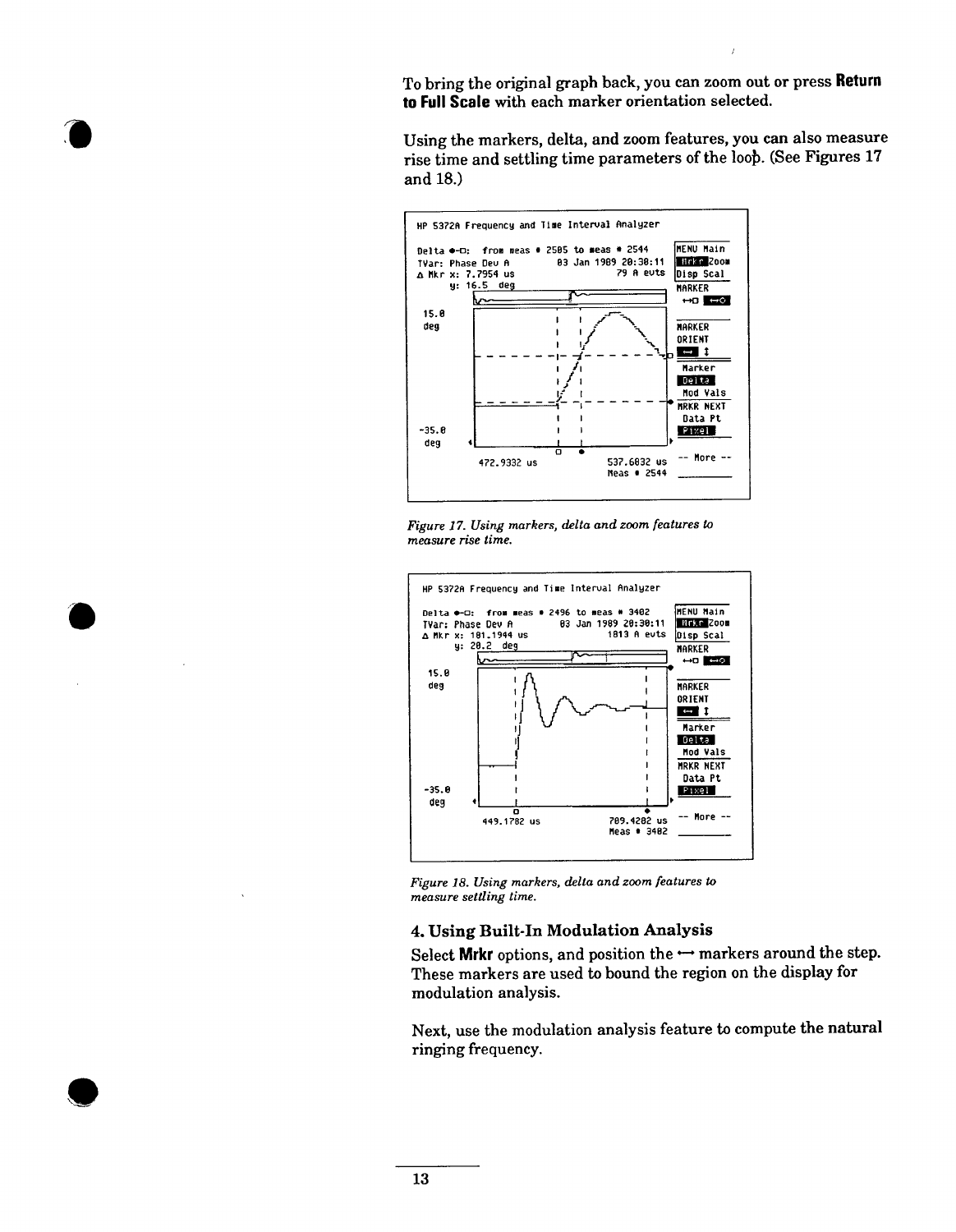Highlight Mod Vals found in the Mrkr submenu. At the top of the screen modulation parameters such as deviation, rate, and center frequency are displayed (Figure 19). When measuring ringing as in this application, only the rate is meaningful. (You may see the message Rate: not computable\*. In this case, reposition the markers until a rate is computed.)



Figure 19. Using the modulation analysis feature to display undamped natural frequency.

Modulation Rate is estimated by curve fitting the data between the vertical markers.

You may want to check the input signal by going through this procedure with the input of the PLL connected to channel B of the analyzer. You can see in Figure 20 that the input signal in this example steps to its final phase in less than 200 ns.



Figure 20. Measuring phase deviation on Channel B verifies input signal phase step changes in less than 200 ns.

Rate: not computable appears when the modulation on the portion of the waveform bounded by the vertical markers does not exhibit periodic behavior.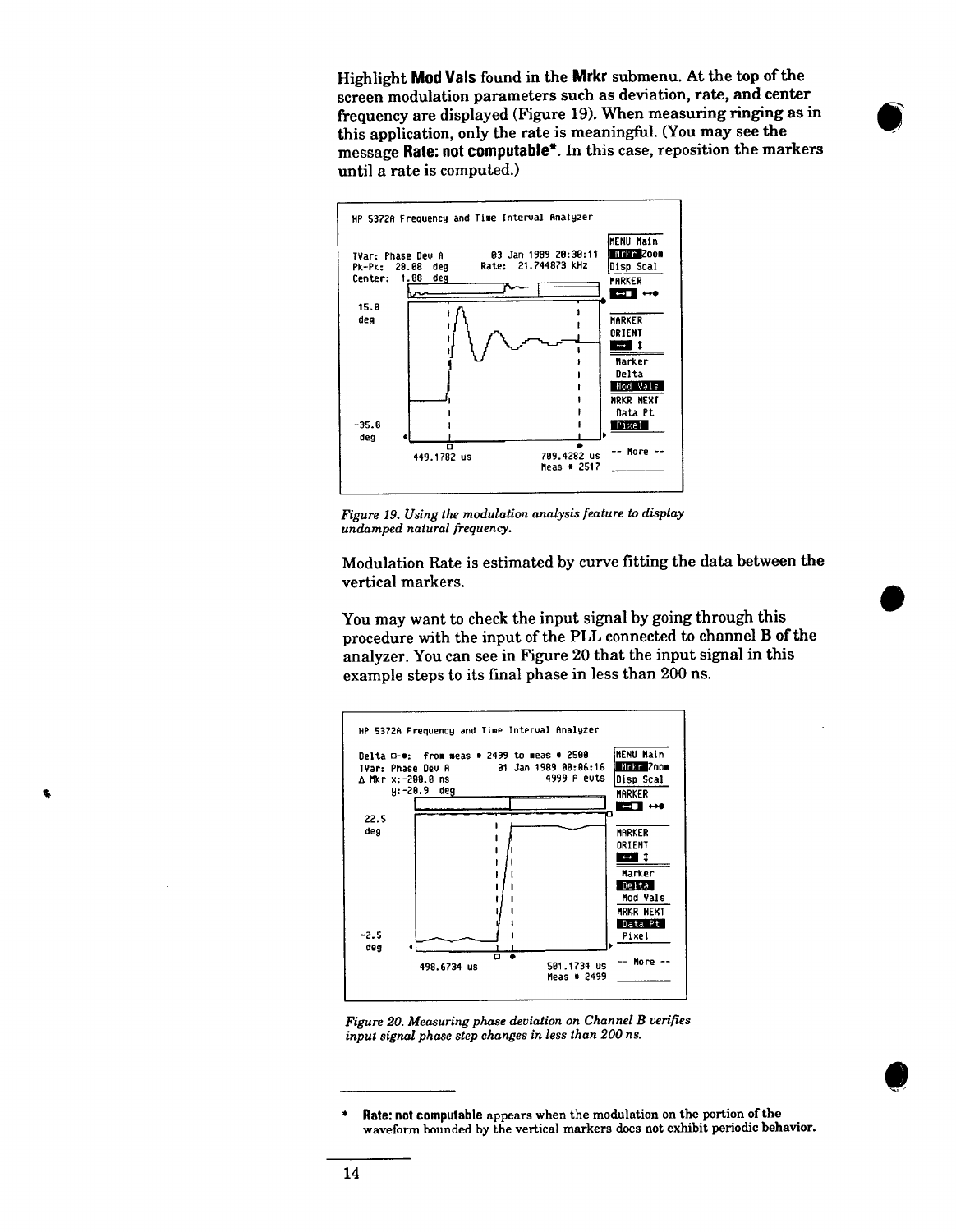# **HP 5372A Advantages**

- Phase-locked loop step-response can be viewed directly as phase deviation from a reference that is manually entered or automatically computed in the HP 5372A.
- The HP 5372A's deep measurement memory captures all of the PLL's settling characteristics.
- Markers and zooming features on the graphic display can be used to accurately measure PLL transient parameters such as settling time, overshoot, and rise time.
- Built-in modulation analysis computes PLL undamped natural frequency.
- The analyzer's precision timing translates into high resolution phase measurements.

# **For Further Information**

For more information on the HP 5372A Frequency and Time Interval Analyzer and the techniques described in this application note, please refer to the following publications:

HP 5372A Data Sheet/Brochure (5952-7997)

HP 5372A "Condensed Reference and Specification Guide"  $(5952 - 8012)$ 

Application Note 358-4, "Pre-Trigger Simplifies VCO Step Response Measurements" (5952-7998)

Application Note 358-8, "Single-shot BPSK Signal Characterization" (5952-8002)

Application Note 358-10, "Characterizing Barker Coded Modulation in Radar Systems" (5952-8004)

HP 5372A Getting Started Guide (5952-8009)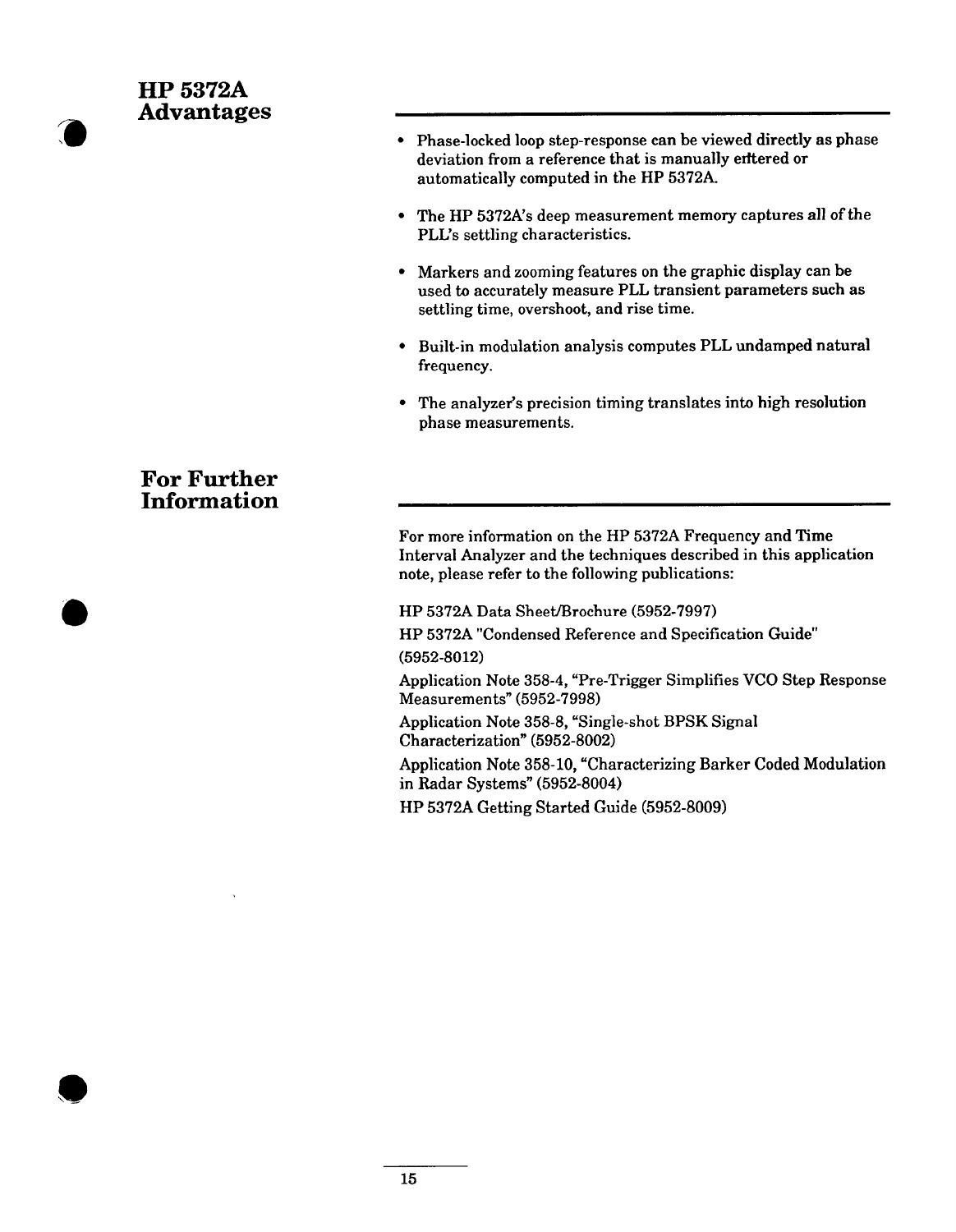# Appendix

How phase deviation is computed in the HP 5372A.

The HP 5372A functions like an instantaneous phase digitizer. At user-specified sampling intervals, the HP 5372A detects the instantaneous phase of a signal relative to a starting phase. It does this by totalizing the number of events (or slope sensitive levelcrossings), each of which represents a phase addition of  $2\pi$ , and recording the exact time at which the totalize measurement is made. By saving the changing phase information in internal memory, the HP 5372A effectively captures the phase changes on a carrier.

Plotting these events as a function of time, and scaling them by  $2\pi$ reveals a phase progression plot (cumulative phase versus time). A constant unmodulated carrier results in a straight line of positive slope equal to its frequency as shown in Figure A. (Frequency is the derivative of phase.)



Figure A. Phase progression plot of unmodulated carrier.

Phase modulation is measured as the phase deviation of the signal from the constant carrier or deviation from the straight line as shown in Figures B and C.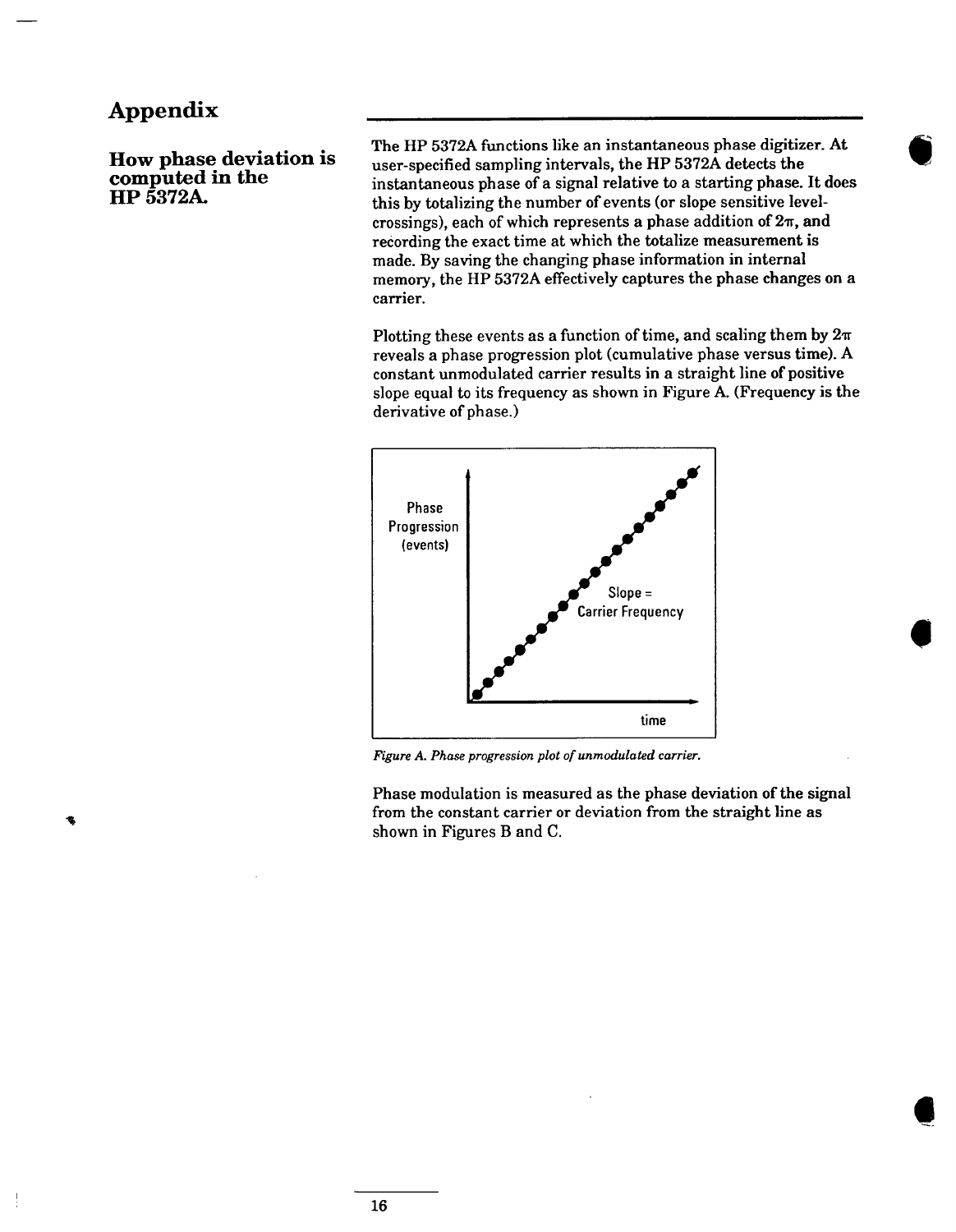

Figure B. Phase progression plot of phase modulated carrier.



Figure C. Phase deviation plot shows phase modulation.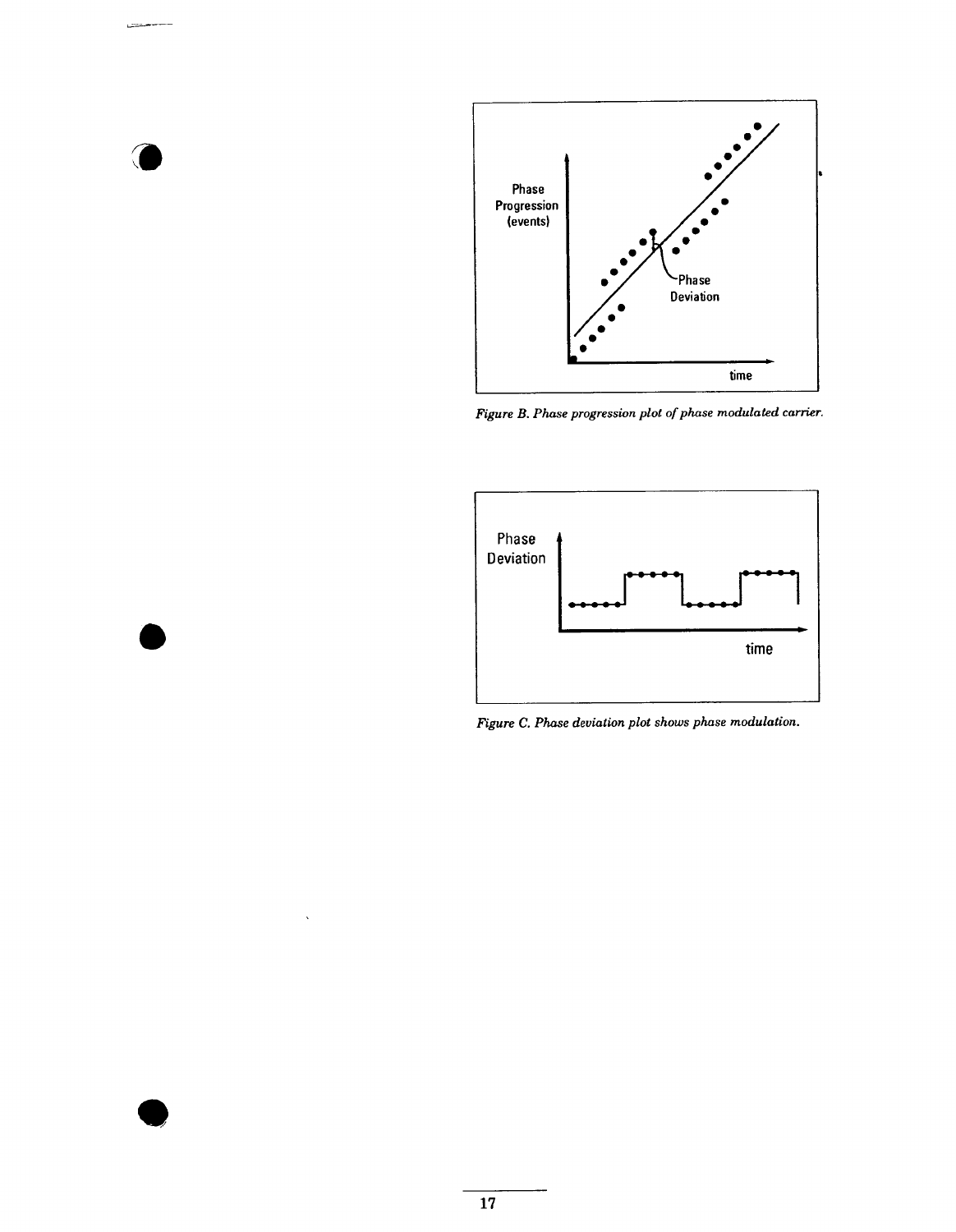#### How the carrier is computed automatically in the HP 5372A.

 $\bullet$ 

When Automatic carrier is selected, the expected frequency (slope) is estimated by the HP 5372A from the input signal. The estimation method is called the bi-centroid mean. (See Figure D.) It is close in precision to a least squares fit, and significantly faster to perform.



Figure D. Carrier frequency is automatically computed using a bi-centroid mean.

In the case of the example used in this note, the carrier will not be computed correctly unless the phase modulation on the signal is exactly symmetrical. If the carrier is not the correct frequency, a phase deviation plot that looks crooked (has a constant slope) will result. (See Figure E.)



Figure E. Incorrect carrier results in a crooked phase deviation plot.

When measuring square wave phase modulated signals, it is generally better to manually enter the carrier because it is difficult to obtain exactly symmetrical modulation.